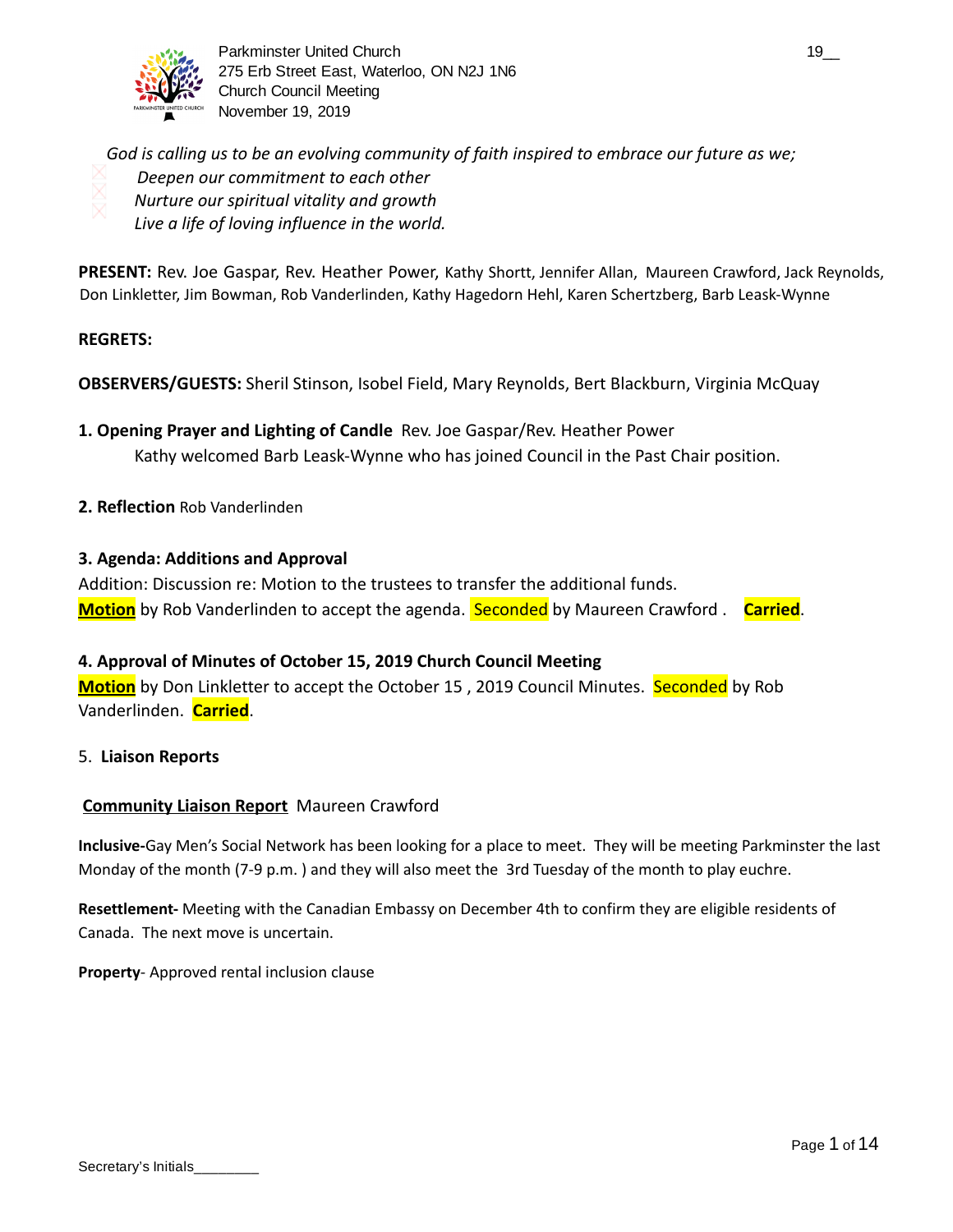

# **Development Liaison** Rob Vanderlinden

# **Christian Education**:

# **Christian Education** (from Rob Vanderlinden)

- Young Family Christmas Party is on the afternoon of Saturday December 7<sup>th</sup> from 2 to 4.
- Children's Christmas Pageant will be during Children's time on Sunday December 15<sup>th</sup>.

# **Worship** (from Nancy Dykstra)

● Worship/Music Calendar

|                  | Preaching                                    |         |
|------------------|----------------------------------------------|---------|
| 10 <sup>th</sup> | Remembrance Sunday-Faith Formation Town Hall | Joe     |
| 17 <sup>th</sup> | Children's Sunday-                           | Heather |
| 24 <sup>th</sup> | Reign of Christ $-$                          | Joe     |

|                       | Preaching                                                   |         |
|-----------------------|-------------------------------------------------------------|---------|
| 1 <sup>st</sup>       | Advent 1-Hope-Communion (response style-come forward)       | Joe     |
| $8^{\text{th}}$       | Advent 2-Peace-Interactive Reflection-                      | Joe     |
| 15 <sup>th</sup>      | Advent 3-Joy-White Gift?-One December Night-Pageant?-       | Heather |
| 22 <sup>nd</sup>      | Advent 4-Love-Longest Night Service                         |         |
| 24 <sup>th</sup> Tues | Christmas Eve-7 pm-Family Service-Pageant?/Christmas-10     |         |
|                       | pm-Communion Service (response style-come forward)          |         |
| 29 <sup>th</sup>      | 1 <sup>st</sup> Sunday after Christmas-Joe or Heather away. |         |

|                                                                                                         | <b>January 2020</b>                                                                           | Preaching/<br><b>Notes</b> |
|---------------------------------------------------------------------------------------------------------|-----------------------------------------------------------------------------------------------|----------------------------|
| 5 <sup>th</sup>                                                                                         | 2 <sup>nd</sup> Sunday after Christmas/Epiphany—Joe or Heather<br>away.                       |                            |
| $12^{th}$                                                                                               | Baptism of Jesus-Baptism(s) possible.                                                         |                            |
| $19^{\text{th}}$ Beginning of a<br>series on change in the<br>church and how to<br>manage it faithfully | Community and Change-Wandering in the Wilderness<br>Exodus 13 17-22 - Interactive reflection. | Joe                        |
| 26 <sup>th</sup>                                                                                        | Community and Change-Bread for the Journey<br>Exodus 16 1-6 & 13-15                           | Joe                        |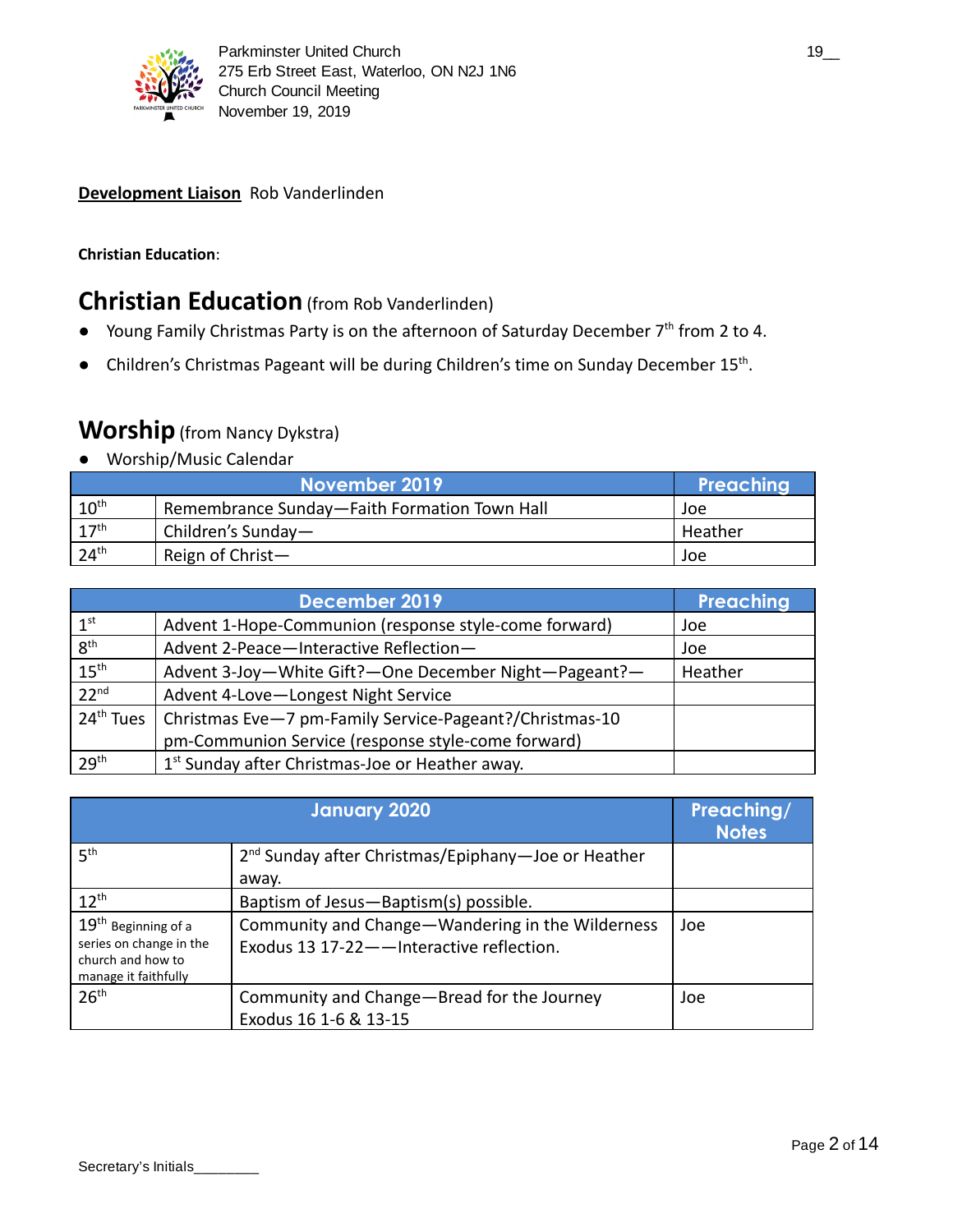

# **Related to Worship Schedule**:

- Planning for Advent ads in local newspapers, flyers in the neighbourhood and as bulletin inserts.
- One December Night is locked in for Dec. 15. Sandi McMullen will be the contact person.

# **Stewardship**

● Stewardship's Inspired to Give report has been sent by Kathy to Council members.

# **Connections Liaison Report** (Don Linkletter)

## **Nominating Committee** (Mary Reynolds)

Mary Reynolds, Kathy Shortt, Barb Leask Wynne, Jeanne Foster, Jean Wilson, and Liz Forde have been working over the past month to fill Committee and Council openings for 2020.

Positions to be filled include:

- 1. Communications Committee Chair
- 2. Region 8 Rep(s)
- 3. Connections Liaison
- 4. Community Liaison
- 5. Treasurer
- 6. Pastoral Care/Membership Chair
- 7. Pastoral Care/Membership Committee Members (2)
- 8. Worship and Music Committee Members (2)
- 9. Council Secretary
- 10. A/V Coordinator
- 11. A/V Team Members
- 12. Year-End Financial Review

Some positions have been filled. However, two appeals will be made from the pulpit, and announcements will be in the bulletin and What's Up to give people the opportunity to volunteer.

#### **Membership and Pastoral Care** (Sheril Stinson)

Dec. 9th Coffee/Tea with Rev. Heather Power at the church for all who wish to attend. (2-4 p.m.)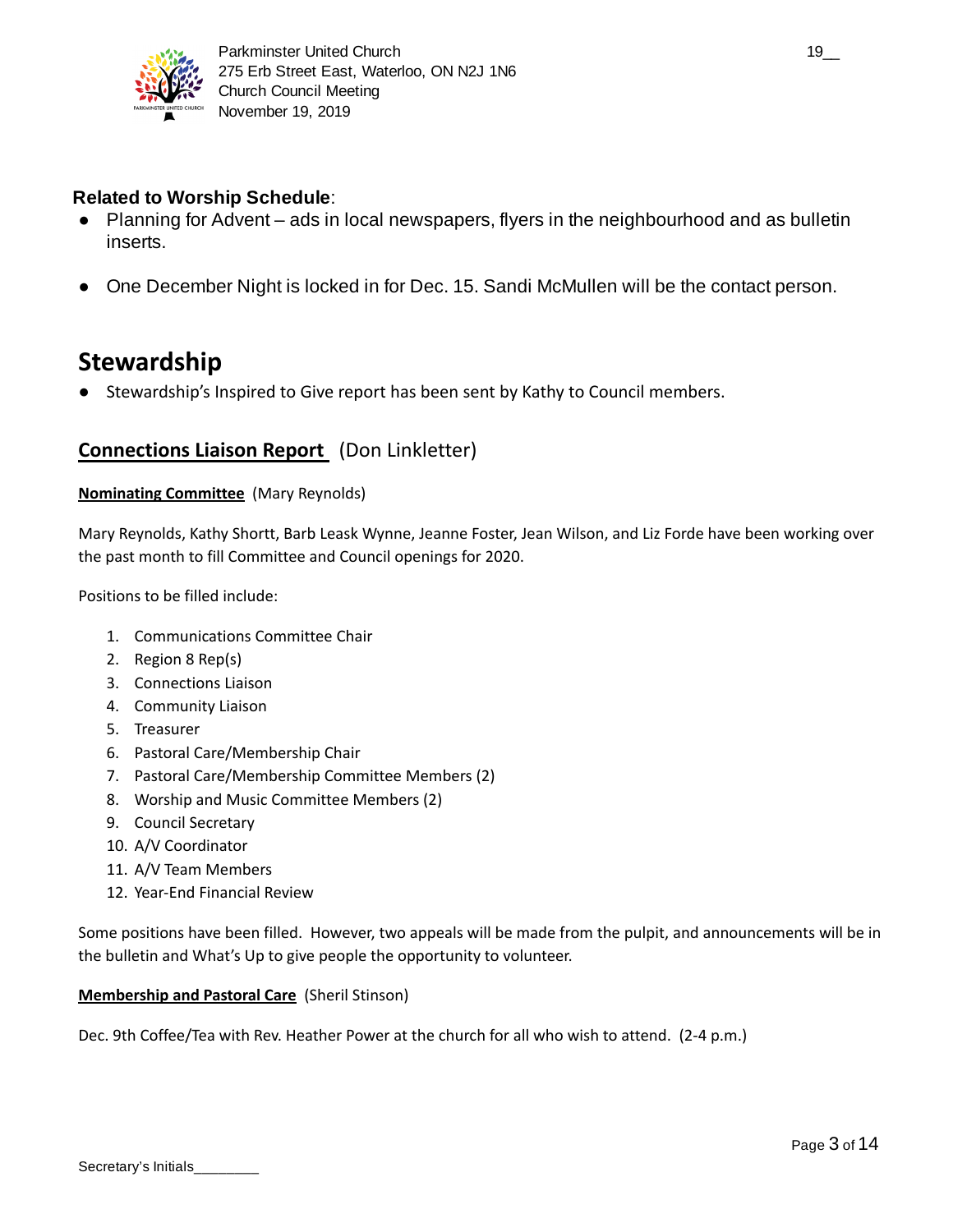

December 21 The Longest Night worship service for all who know that the Christmas season is a difficult time for many people. (7 p.m.)

## **Communications**

As of November 18th, Melanie has returned to work and we are all delighted to welcome her back. We thank Marilyn Hill, Barb Monteith, and Laura Mutton for filling in for Melanie on a part-time basis while she was off on short-term disability.

Motion by Barb Leask Wynne to accept the Liaison reports. Seconded by Jim Bowman. Carried.

# **6. BUSINESS ARISING FROM THE MINUTES**

# a) **Committee Visit: Membership and Pastoral Care Committee - Sheril Stinson/Isobel Field/Virginia M**

- **Overview:**
- -10 members
- -Staffs the welcome table
- -Reaches out to new people
- -nametags, offering envelopes, house group assignment, cards, phonecalls
- -family worship space, welcome back bbq, prayer shawls, 2 by 2 visits, poinsettias delivered at Christmas,
- -strawberry social, tea with Heather, grief booklets, Easter flowers, Longest Night Service, dementia friendly initiative

#### **How can Council help?**

-Sharing information between committees so house groups can arrange appropriate coverage.

- -Be aware of the needs of people in the congregation and let us know.
- -Forward names of people interested in 2 by 2 visits.
- -Identify people willing to participate in the online dementia training.

#### **"I'm Still Here"**

-Isobel talked about a group from Ryerson that does a 50 minute drama "I'm Still Here" that illuminates the realities of living with dementia and Alzheimer's Disease.

-it would cost \$600 for performance and feedback + transportation for the actors and 6 body microphones

-thoughts of sharing the cost with other churches, or charging a small fee to cover costs

- -they would provide digital advertising, we would just add our information
- -a subcommittee to look at the needs
- -if we opened it up to other churches, we could ensure a bigger audience and fulfill the tech needs
- -Rev. Heather and Rev. Joe could initiate the contact with the other churches
- -questions raised about 'Clustering'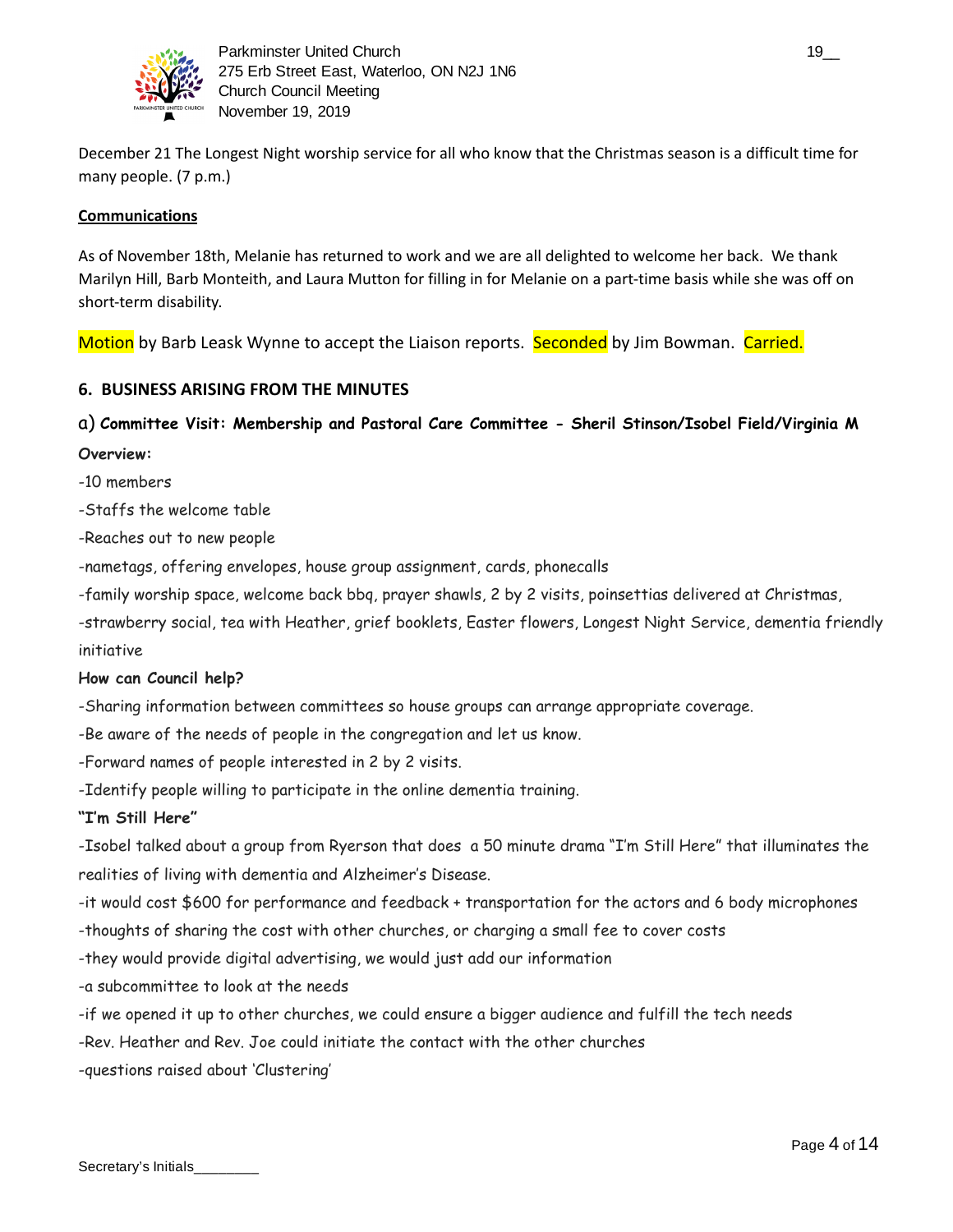

Parkminster United Church 19\_000 and 19\_000 and 19\_000 and 19\_000 and 19\_000 and 19\_000 and 19\_000 and 19\_000 and 19\_000 and 19\_000 and 19\_000 and 19\_000 and 19\_000 and 19\_000 and 19\_000 and 19\_000 and 19\_000 and 19\_000 an 275 Erb Street East, Waterloo, ON N2J 1N6 Church Council Meeting November 19, 2019

#### -a live performance is appealing

-Rev. Joe and Rev. Heather will Explore interest from the cluster groups

Maureen Crawford and Isobel Field will gather a committee to explore ideas.

**Idea**: Could we do our own Choir Choir Chor? It could be an opportunity to gather together as community. Check it out at the Centre in the Square on Feb. 8th 2020

# **b)Update on Office Administration - Karen Schertzberg**

Melanie Chisholm has a graduated return to work. December 16th she will return to her 30 hours. Kathy Shortt and Laura Mutton will continue working on the website. Jack Reynolds will continue doing the financials.

## **c)Update on "Inspired to Give" Program - Kathy Shortt**

Council would officially like to thank the Inspired to Give Program, under the leadership of Rob MacQueen, and the Stewardship Committee, under the leadership of Bruce Mutton, for the successful Inspired to Give initiative.

The Inspired to Give Committee has sent out a final reminder email and will not be making any further announcements other than a final results update in the bulletin November 24th. They feel that folks have heard about giving for the last month, so everyone can likely use a break.

The committee would like Council to consider not putting in the usual year end announcements about where we stand relative to the 2019 budget. The committee is concerned this could appear that the church is saying "thanks for giving, now give some more".

#### **Discussion**

Regarding year-end communication to the congregation on church financials, it was agreed that there is a need to share information with the congregation, without 'urging' increased contributions, while continuing to celebrate the results of the Inspired to Give program. Jack Reynolds, Jim Bowman (on behalf of Outreach), and Bruce Mutton (on behalf of Stewardship will collaborate on the wording of the message(s).

Kathy Shortt will report back to Rob MacQueen that we will be including the year end announcement in the form of a thankyou for participating in the inspired to give program.

#### **d) Rental by St Mary's Romanian Orthodox Mission - Kathy Shortt**

A woman visited the office from the St Mary's Romanian Orthodox Mission who are a congregation operating out of St. Paul's Lutheran down the road on Bridgeport. She said that St Paul's was going to be torn down and so they are losing their worship space and are looking for an alternative space for Sunday mornings. Laura Mutton told her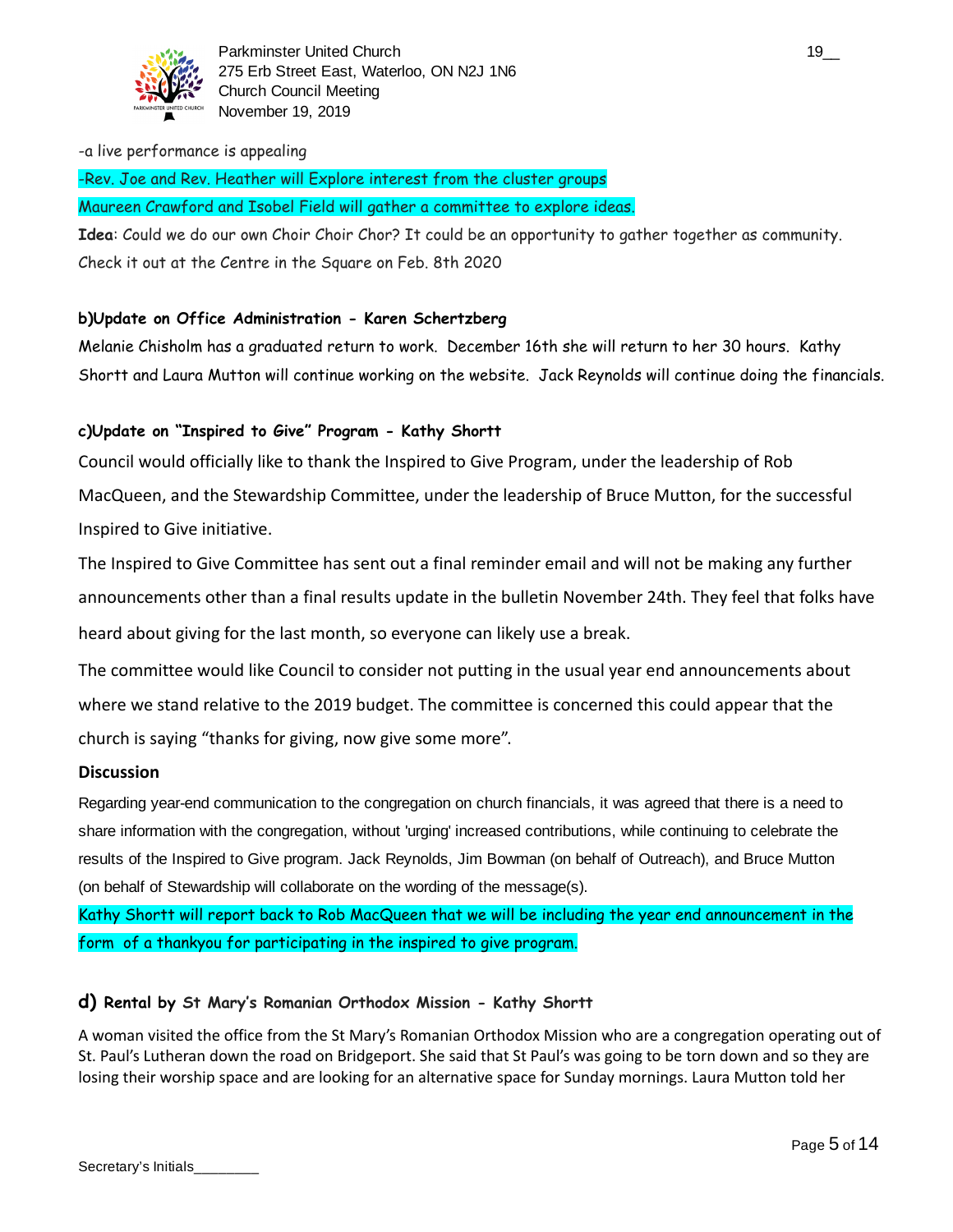

Parkminster United Church 19\_000 and the state of the state of the state of the state of the state of the state of the state of the state of the state of the state of the state of the state of the state of the state of the 275 Erb Street East, Waterloo, ON N2J 1N6 Church Council Meeting November 19, 2019

when/where our worship takes place and she said they could do 9:00 in the Double Classroom if that was available. Bert Blackburn passed this request to council for consideration.

**Discussion**: questions about our use of the double classroom and whether it would impact our Christian Education Program

- could they be out in time?

-Are we open to having another congregation? Would we entertain this? There is a certain comfort that we now have a rental agreement clause on inclusion.

Jack Reynolds will contact the person making the rental request, and will also talk to St. Paul's, to get more information on the space required for worship and for parking, whether there would be a need to use the kitchen, when the rental would begin, what time they worship on Sunday and would space be required at any other time during the week, the amount they are now paying for space at St. Paul's, etc. Jack will discuss those findings with the Property Committee and report back to Council in December.

# **e) Rental Agreement Clause on Inclusion - Maureen Crawford**

We received an Inclusion Rental Clause from a United Church in Edmonton. They also had an Earth Commitment on their rental agreement. This church includes this Earth Commitment clause as part of their support for the Earth Charter. The Earth Charter is an ethical framework for building a just, sustainable, and peaceful global society in the 21st century. It seeks to inspire in all people a new sense of global interdependence and shared responsibility for the well-being of the whole human family, the greater community of life, and future generations. It is a vision of hope and a call to action.

Kathy Shortt wondered if that is something that Parkminster should be considering for the future. We have in our Statement of Welcome Every Sunday, "In the midst of a climate crisis we acknowledge that, as a species, we have not acted with respect for our precious planet. We commit to learning and practising better stewardship in coming days. Should we be looking at putting together a pop-up committee to look at how we can look at learning and practising better stewardship for the planet?

Rev. Heather and Rev Joe will take this to the Outreach committee meeting.

# Motion by Maureen Crawford that the following 'Affirming Commitment' be added to the rental agreement. Seconded by Jim Bowman. Carried.

#### Affirming Commitment

Parkminster United Church is an affirming congregation within the United Church of Canada. As such we are committed to being a community of authentic welcome, acceptance and safety for gay, lesbian, bisexual, transgendered, transsexual and heterosexual persons. We continue to celebrate the ways that our church community is enriched by the diversity and unique gifts each person brings who joins and shares in our life and work.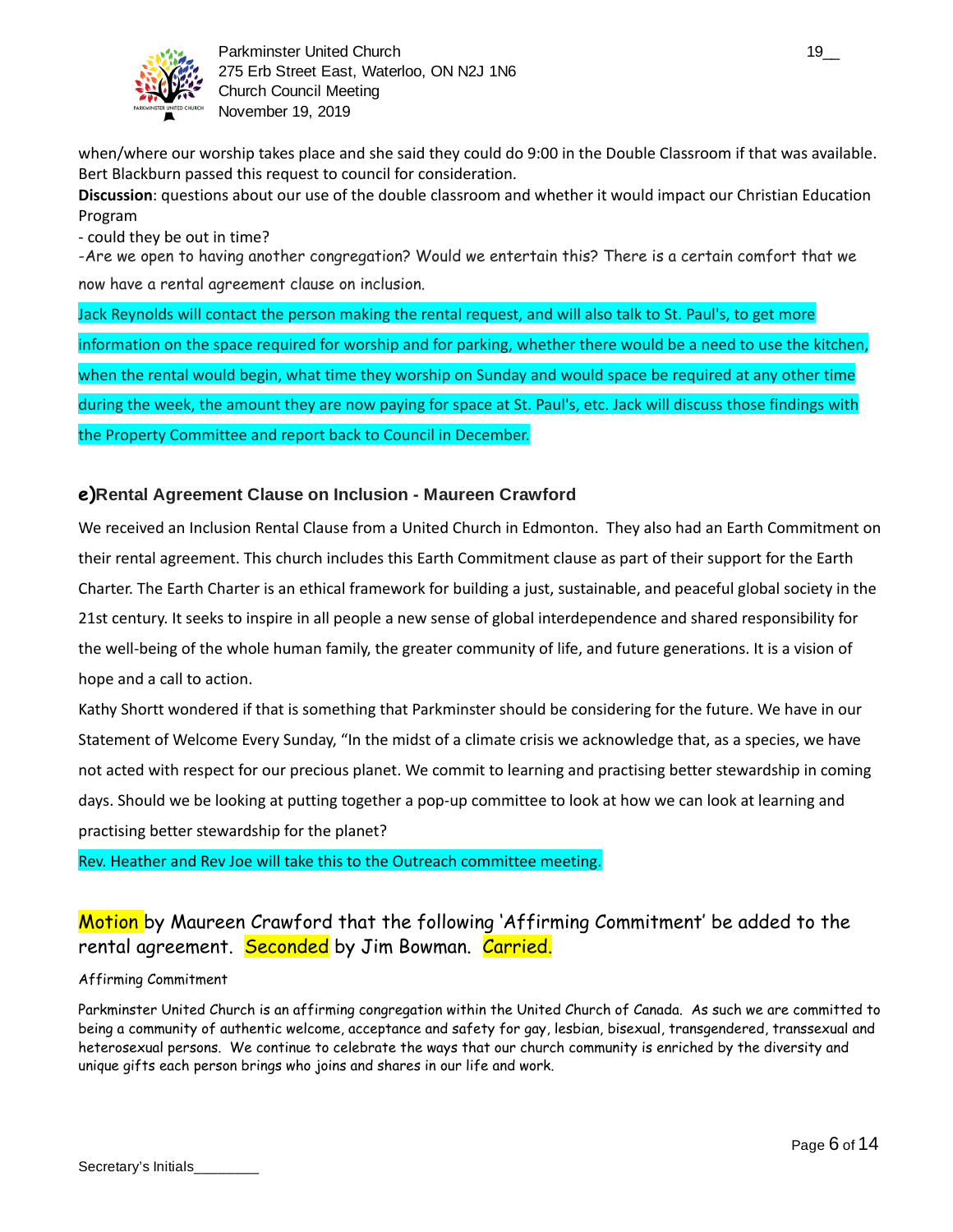

Parkminster United Church 19\_\_ 275 Erb Street East, Waterloo, ON N2J 1N6 Church Council Meeting November 19, 2019

Our commitment is grounded in a vision of acceptance, inclusion and affirmation of the many expressions of our common humanity including sexual orientation and gender identification. As an affirming community we seek to:

- Explore and celebrate our spirituality together as people of every age, gender, race, sexual orientation, gender identity, mental or physical ability, marital status, economic or cultural background.

- Communicate clearly that our church celebrates and affirms the inclusion of heterosexual, gay, lesbian, bisexual, transgendered and transsexual persons, their families and friends with respect to church membership, celebrating life passages (including services of marriage), leadership and all church activity.

**We accept the invitation to share this facility, knowing and respecting Parkminster United Church's Affirming Commitment, to make a safe place for persons of all sexual orientations, gender identities, ethnicities, religions and language or any other distinguishing characteristics, and I commit myself and the organization I represent to respect this commitment and maintain the facility as a safe place for all people. I further commit to share this information with any volunteers or staff who are involved with my organization.** 

**Signature of acceptance** 

**\_\_\_\_\_\_\_\_\_\_\_\_\_\_\_\_\_\_\_\_\_\_\_\_\_\_** 

## **f) Speaker Series - Jack Reynolds**

Jack Reynolds provided Council with a proposal for a 'speaker series' at Parkminster, including the objectives, how we might proceed, possible topics, and information on the experience of Eglinton St. George's. It was agreed that Jack Reynold has Council's approval to proceed on an experimental basis in the January - April 2020 period, and will keep the Council informed as preparations proceed. It was agreed that Council approval need not be sought for the choice of topics or speakers.

#### **g)Liaison Roles and Structure of Council -** Kathy Shortt

-Communication Overlap: Communication between committees

-committee chairs need to consider what other committees might be affected by decisions made at their own

committee meetings.

-Committee Chair should contact other affected chairs to give them a heads up preferably by phone but email could be a possibility

-Best Practices Action Plans

-We should have the celebrations from Committees

Liaison role is a communication role and we need to make sure that we consider what other committees need to be in the know.

What other committee does this affect?

Communicate to Liaisons that they could read the minutes to ensure committees are remembering to connect with other committees.

Should liaisons be simply reporting on their minutes? Or should they be reporting on special events…? While there may be repetition by highlighting events in the minutes, it may be necessary

Communicate that there will be no more reports back to the committee by the Liaisons. and that at the end of meetings, committees should look at their minutes and determine what other committees need to know

In the New Year, send the administration documents electronically to all the chairs, including pop ups.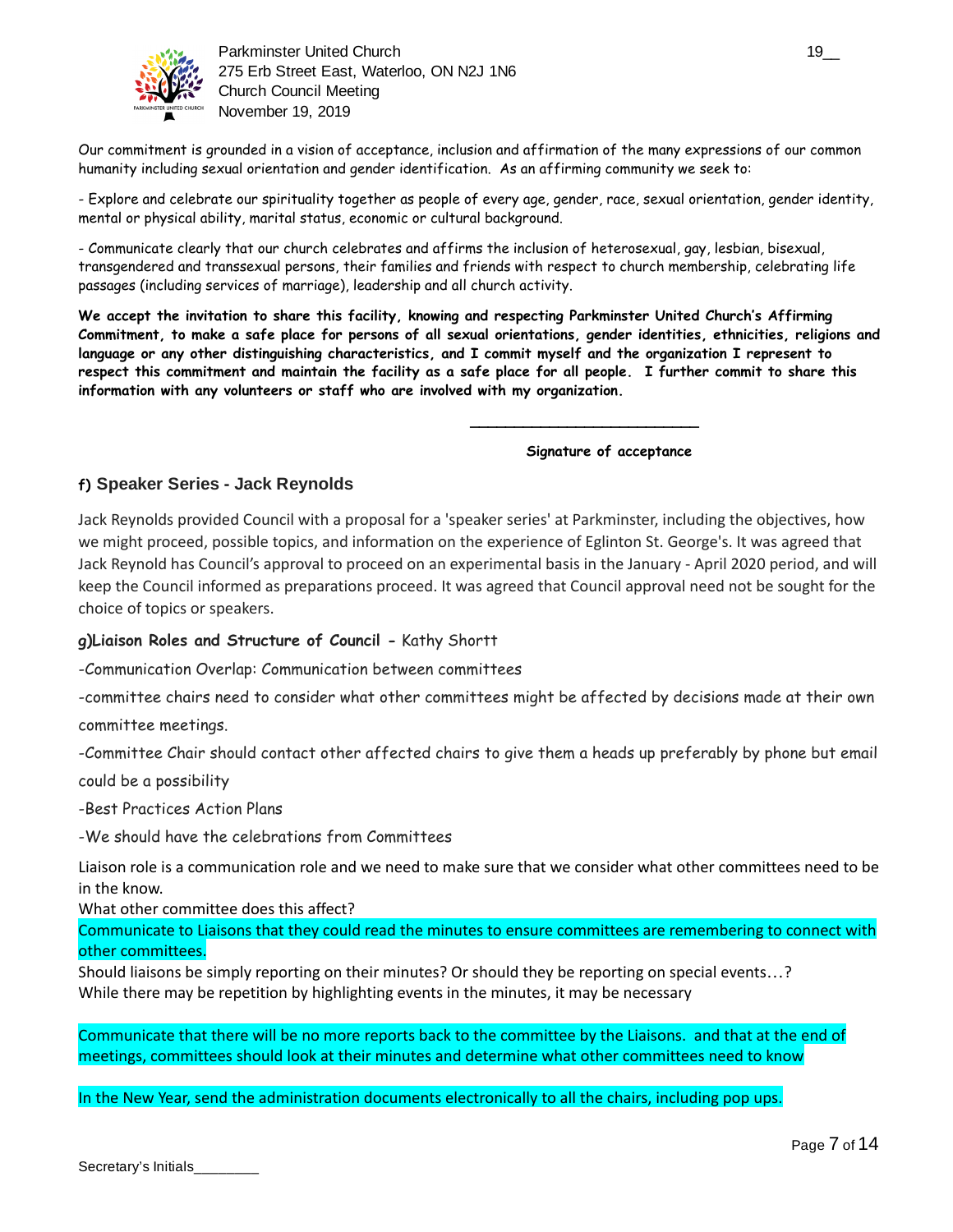

Parkminster United Church 19\_2 and the state of the state of the state of the state of the state of the state o 275 Erb Street East, Waterloo, ON N2J 1N6 Church Council Meeting November 19, 2019

Rev. Joe reminded us about the decision making document.

## **NEW BUSINESS**

#### **7. Financial Report -** Jack Reynolds

- Council was provided October financial statements. Jack Reynolds reported on the deficit to date and on certain significant donations expected in the coming weeks. Depending on December givings, there is still a possibility that we will end the year with reasonably positive results.
- Jack also updated Council on developments with respect to the externally funded refugee sponsorships for which Parkminster has fund management and project oversight responsibilities.
- Council was provided with a 10-year financial projection, in anticipation of EDGE asking for such information. Notwithstanding the historical data we have, or the logic of the assumptions that go into such figures, there can be no certainty as to what the actual results will be. However, the figures presented suggest that, with a diligent effort to constrain expenses, we should be able to maintain at least a minimal surplus through the next 3-4 years.

Motion by Jack Reynolds to accept the October 2019 financial reports. Seconded by Karen Schertzberg. Carried.

## **9. A.O.B**

Trustees will meet on Monday, so the motion regarding the endowment transfer will be addressed next month.

Kathy Shortt will talk to Jennifer Allan about the date for the annual meeting and will bring that back to council.

Council has agreed that there won't be a budget meeting before the congregational meeting.

Church Calendar: The church calendar is now up on the hall wall. It is a VERY busy calendar. With church groups, sponsorships and rentals, we have 16 groups using our facilities each week, not counting Church on Sundays. It is imperative that everyone mark their events/meetings on the calendar and make sure that the space is not already allocated for the time period. Also if you've marked an event on the calendar and no longer need the space, please take it off the calendar. I will be looking after the calendar on the website, so please send the information to [kathy.shortt.123@gmail.com](mailto:kathy.shortt.123@gmail.com)

#### **10. Closing Prayer**

#### **ADJOURNMENT**

Meeting adjourned at 8:20 p.m. .

**NEXT MEETING: DECEMBER 17, 2019 at 6:30 p.m.**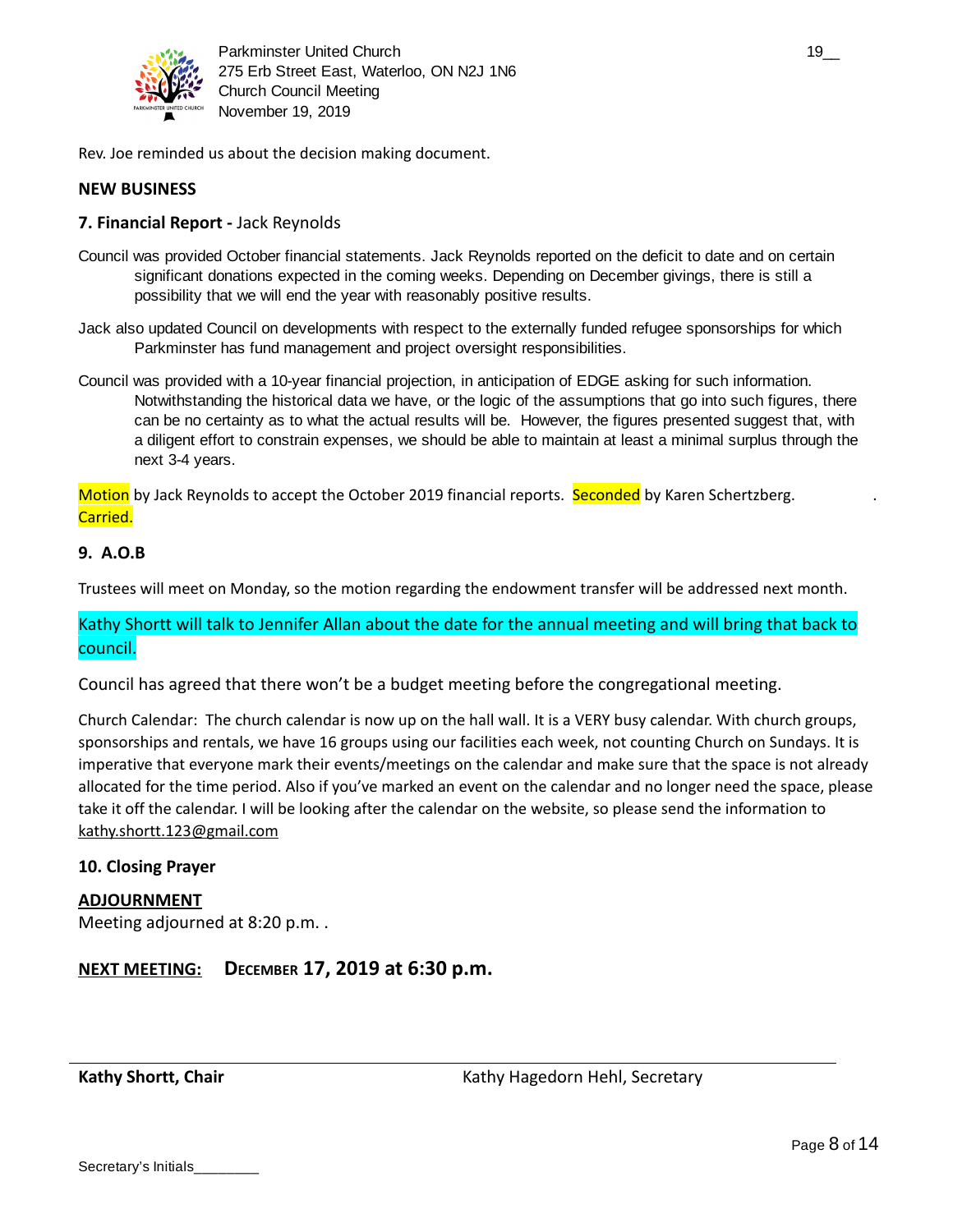

# **Attachments** :

- 1) Financial Reports (3)
- 2) Inspired to Give Report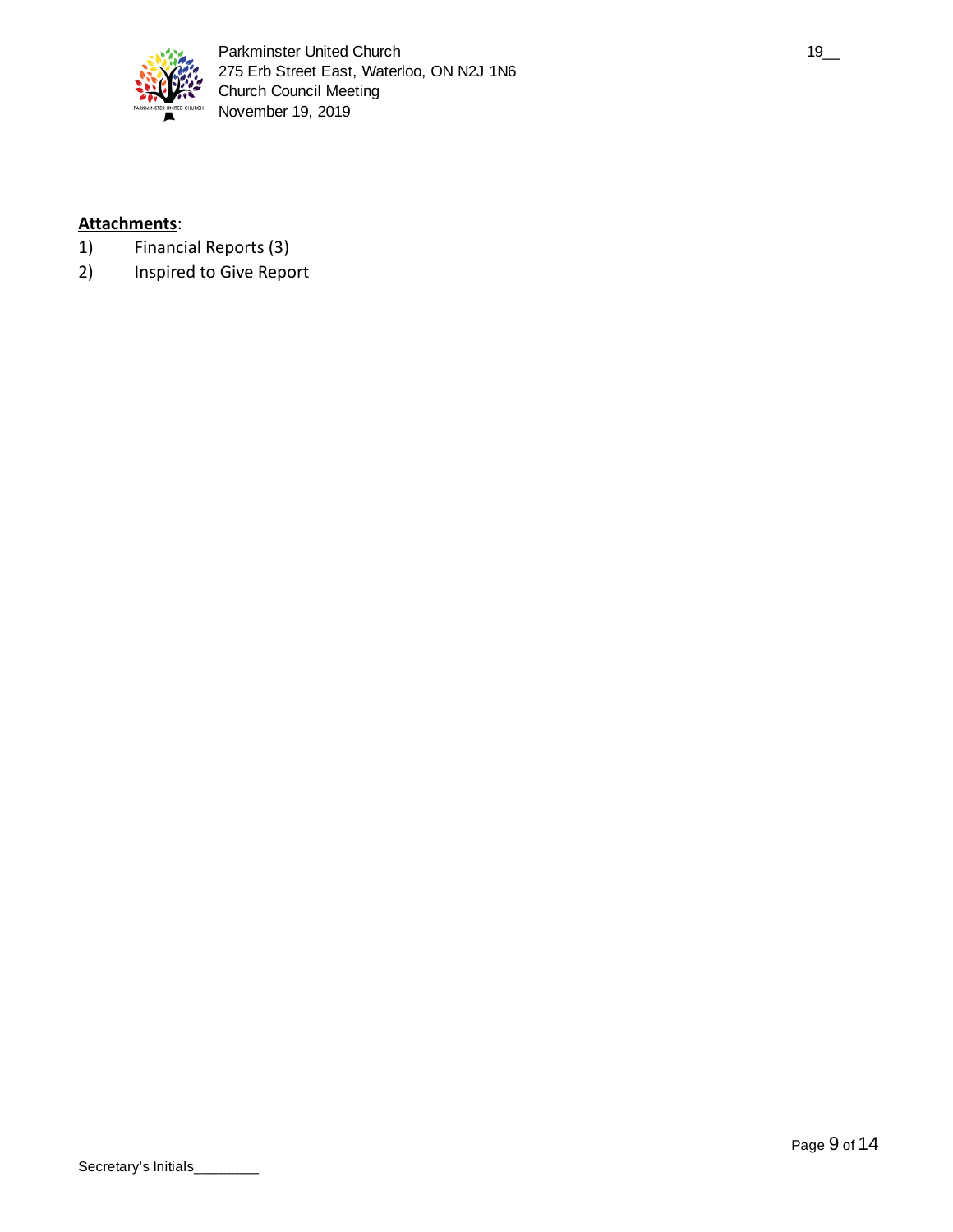

# **October 2019 Revenue Statement vs Budget**

|            |        |                      |                       | Jan - Oct |               | \$ Over       |             |
|------------|--------|----------------------|-----------------------|-----------|---------------|---------------|-------------|
|            |        |                      |                       | 19        | <b>Budget</b> | <b>Budget</b> | % of Budget |
|            |        | Income               |                       |           |               |               |             |
|            |        |                      | Endowment             |           |               |               |             |
|            |        |                      | <b>Fund Transfer</b>  | 2,900     | 2,900         | 0             | 100%        |
|            |        |                      | Offerings             | 203,102   | 201,369       | 1,733         | 101%        |
|            |        |                      | Other Income          | 6,445     | 5,800         | 645           | 111%        |
|            |        |                      | Rental Income         | 15,945    | 15,000        | 945           | 106%        |
|            |        |                      | <b>Special Events</b> | 7,589     | 8,800         | (1, 211)      | 86%         |
|            |        | <b>Total Income</b>  |                       | 235,981   | 233,869       | 2,112         | 101%        |
|            |        | Cost of              |                       |           |               |               |             |
|            |        | Goods Sold           |                       |           |               |               |             |
|            |        |                      | <b>Event Expenses</b> | 2,681     | 3,700         | (1,019)       | 72%         |
|            |        | <b>Total COGS</b>    |                       | 2,681     | 3,700         | (1,019)       | 72%         |
|            | Gross  |                      |                       |           |               |               |             |
|            | Profit |                      |                       | 233,300   | 230,169       | 3,131         | 101%        |
|            |        |                      |                       |           |               |               |             |
|            |        | Expense              |                       |           |               |               |             |
|            |        |                      | <b>Facilities</b>     | 20,871    | 17,255        | 3,616         | 121%        |
|            |        |                      | Ministry              |           |               |               |             |
|            |        |                      | Expenses              | 11,979    | 11,590        | 389           | 103%        |
|            |        |                      | Office and            |           |               |               |             |
|            |        |                      | Administration        | 13,821    | 14,300        | (479)         | 97%         |
|            |        |                      | Other                 |           |               |               |             |
|            |        |                      | Expenses              | 0         | 640           | (640)         | 0%          |
|            |        |                      | Salaries and          |           |               |               |             |
|            |        |                      | <b>Benefits</b>       | 233,512   | 235,516       | (2,004)       | 99%         |
|            |        |                      | <b>UCC Assess Fee</b> | 9,469     | 9,469         | $\mathbf 0$   | 100%        |
|            |        | <b>Total Expense</b> |                       | 289,652   | 288,770       | 882           | 100%        |
|            |        |                      |                       |           |               |               |             |
| Net Income |        |                      |                       | (56, 352) | (58, 601)     | 2,249         | 96%         |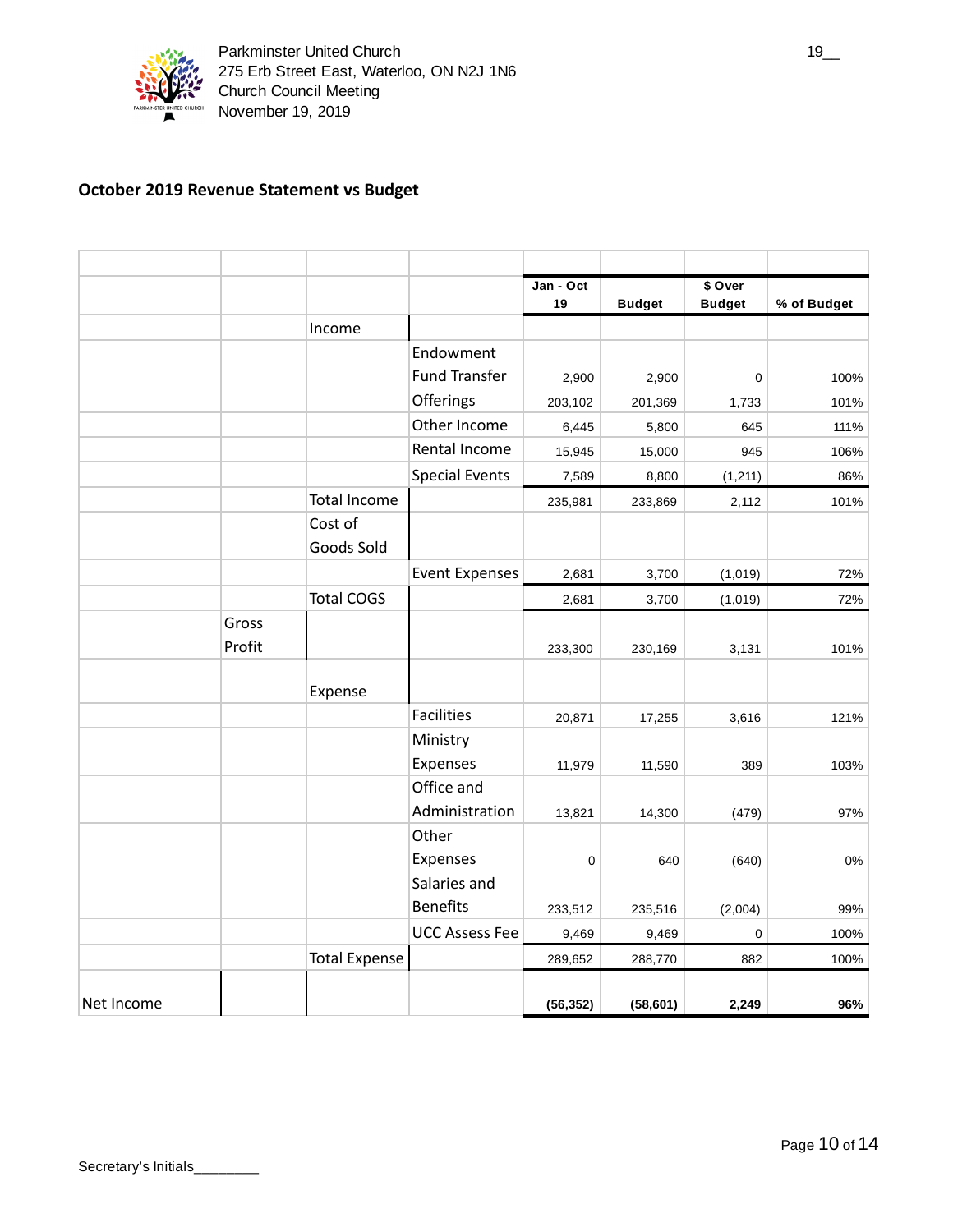

# **October 31, 2019 Balance Sheet**

|                                 |                                       |                            |                           |                                        | Oct 31, 19 |
|---------------------------------|---------------------------------------|----------------------------|---------------------------|----------------------------------------|------------|
| <b>ASSETS</b>                   |                                       |                            |                           |                                        |            |
|                                 | <b>Current Assets</b>                 |                            |                           |                                        |            |
|                                 |                                       | Chequing/                  |                           |                                        |            |
|                                 |                                       | <b>Savings</b>             |                           |                                        |            |
|                                 |                                       |                            | Chequing                  |                                        |            |
|                                 |                                       |                            | account<br><b>Savings</b> |                                        | 30,344     |
|                                 |                                       |                            | account                   |                                        | 239,085    |
|                                 |                                       | Total Chequing/            |                           |                                        |            |
|                                 |                                       | <b>Savings</b>             |                           |                                        | 269,429    |
|                                 | <b>Total Current</b><br><b>Assets</b> |                            |                           |                                        | 269,429    |
| <b>TOTAL ASSETS</b>             |                                       |                            |                           |                                        | 269,429    |
| <b>LIABILITIES &amp; EQUITY</b> |                                       |                            |                           |                                        |            |
|                                 | Liabilities                           |                            |                           |                                        |            |
|                                 |                                       | <b>Current Liabilities</b> |                           |                                        |            |
|                                 |                                       |                            | <b>Other Current</b>      |                                        |            |
|                                 |                                       |                            | <b>Liabilities</b>        |                                        |            |
|                                 |                                       |                            |                           | Due to                                 |            |
|                                 |                                       |                            |                           | <b>Benevolent</b><br>Fund              | 7,013      |
|                                 |                                       |                            |                           | Due to Capital                         |            |
|                                 |                                       |                            |                           | Fund                                   | 46,511     |
|                                 |                                       |                            |                           | Due to CE                              |            |
|                                 |                                       |                            |                           | Fund                                   | 4,332      |
|                                 |                                       |                            |                           | Due to G5 Misc                         |            |
|                                 |                                       |                            |                           | Refugee<br>Support                     | 4,425      |
|                                 |                                       |                            |                           | Due to G5/SAH                          |            |
|                                 |                                       |                            |                           | <b>Dabab</b>                           | 36,388     |
|                                 |                                       |                            |                           | Due to G5/SAH<br><b>Mhd Talal Arab</b> | 34,110     |
|                                 |                                       |                            |                           | Due to G5/SAH                          |            |
|                                 |                                       |                            |                           | Mohamad                                |            |
|                                 |                                       |                            |                           | Alshaar                                | 35,263     |
|                                 |                                       |                            |                           | Due to G5/SAH                          |            |
|                                 |                                       |                            |                           | Yasin                                  |            |
|                                 |                                       |                            |                           | Alabdullah<br>Due to                   | 36,266     |
|                                 |                                       |                            |                           | <b>Memorial Fund</b>                   | 125        |
|                                 |                                       |                            |                           |                                        |            |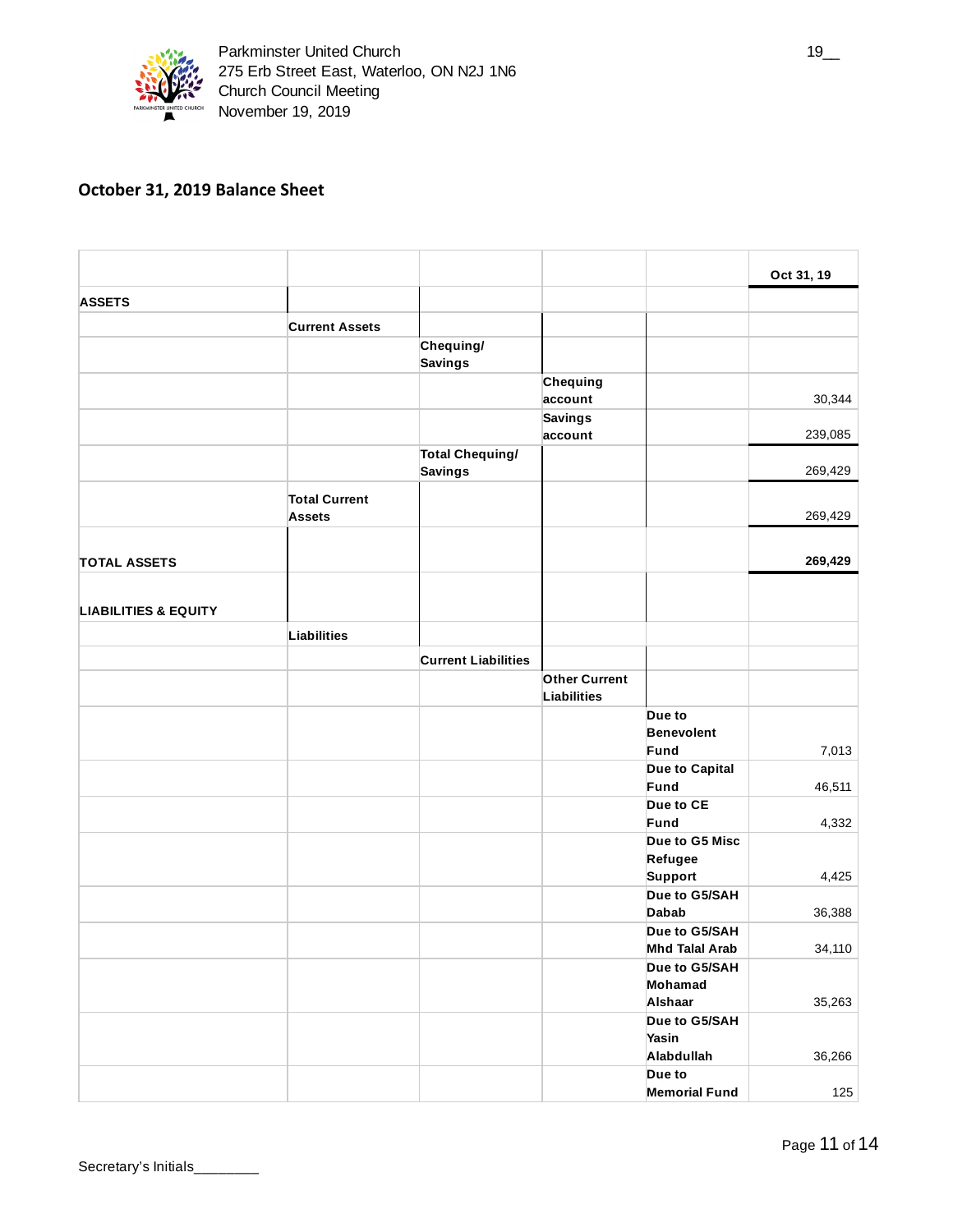

|                                       |                          |                      |                    | Due to               |           |
|---------------------------------------|--------------------------|----------------------|--------------------|----------------------|-----------|
|                                       |                          |                      |                    | <b>Outreach Fund</b> | 18,622    |
|                                       |                          |                      |                    | Due to               |           |
|                                       |                          |                      |                    | Parkminster          |           |
|                                       |                          |                      |                    | Refugee Fund         | 30,165    |
|                                       |                          |                      |                    | <b>DuetoParkmnst</b> |           |
|                                       |                          |                      |                    | rResettlement        |           |
|                                       |                          |                      |                    | Fund                 | 465       |
|                                       |                          |                      |                    | Extension            |           |
|                                       |                          |                      |                    | Council Ioan         | 6,224     |
|                                       |                          |                      |                    | <b>HST Payable</b>   | 1,879     |
|                                       |                          |                      | <b>Total Other</b> |                      |           |
|                                       |                          |                      | Current            |                      |           |
|                                       |                          |                      | Liabilities        |                      | 261,788   |
|                                       |                          | <b>Total Current</b> |                    |                      |           |
|                                       |                          | Liabilities          |                    |                      | 261,788   |
|                                       |                          |                      |                    |                      |           |
|                                       |                          |                      |                    |                      |           |
|                                       | <b>Total Liabilities</b> |                      |                    |                      | 261,788   |
|                                       |                          |                      |                    |                      |           |
|                                       | Equity                   |                      |                    |                      |           |
|                                       |                          | Accumulated          |                    |                      |           |
|                                       |                          | <b>Reserves</b>      |                    |                      | 17,360    |
|                                       |                          | Change in            |                    |                      |           |
|                                       |                          | Accumulated          |                    |                      |           |
|                                       |                          | <b>Reserves</b>      |                    |                      | 46,957    |
|                                       |                          | <b>Net Income</b>    |                    |                      | (56, 675) |
|                                       | <b>Total Equity</b>      |                      |                    |                      | 7,642     |
|                                       |                          |                      |                    |                      |           |
| <b>TOTAL LIABILITIES &amp; EQUITY</b> |                          |                      |                    |                      | 269,430   |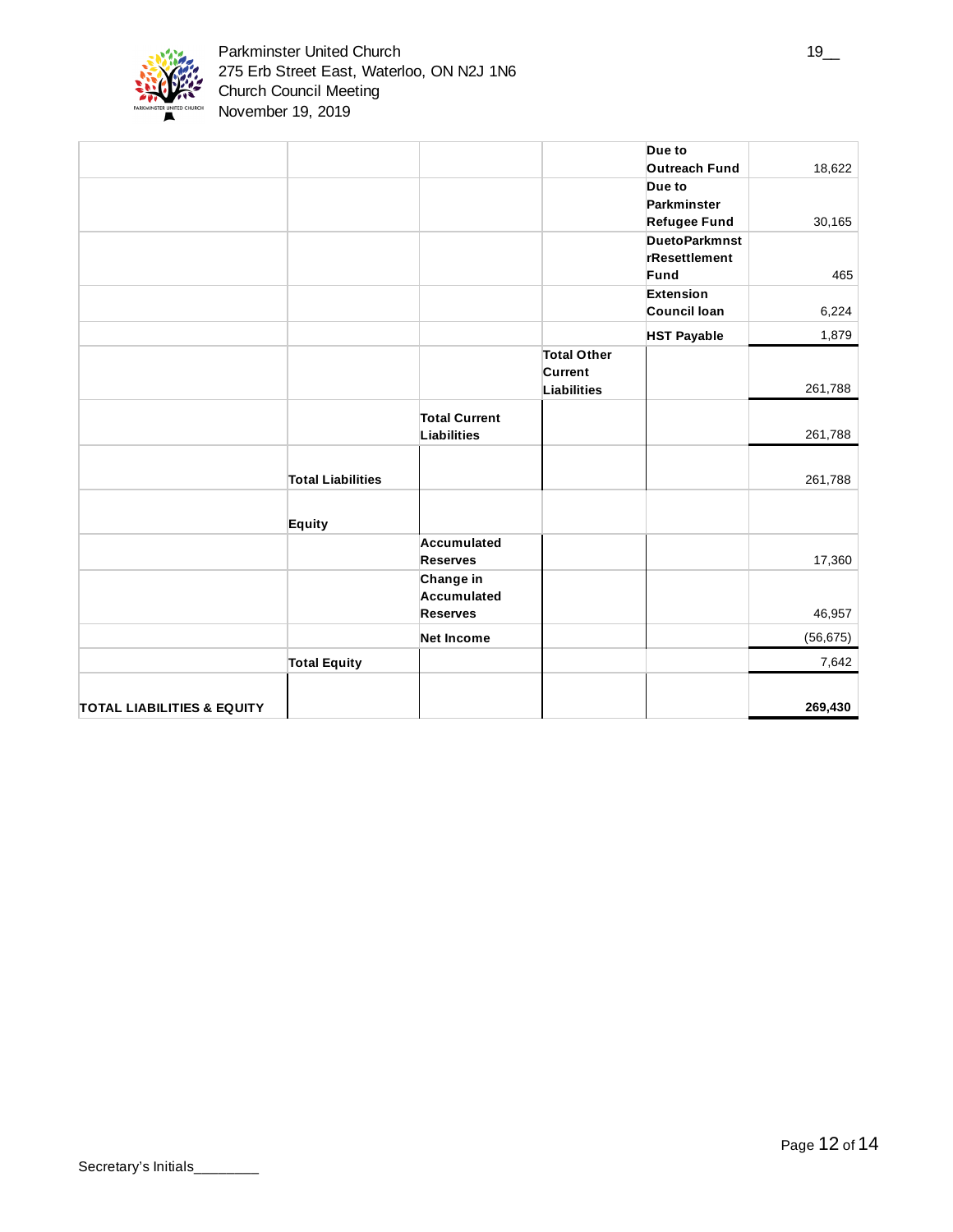

Parkminster United Church 19\_\_ 275 Erb Street East, Waterloo, ON N2J 1N6 Church Council Meeting November 19, 2019

# **October 2019 Revenue Statement YTD vs 2018**

|            |                     |                      |                          | Oct 19  | Oct 18    | \$ Change |
|------------|---------------------|----------------------|--------------------------|---------|-----------|-----------|
|            |                     | Income               |                          |         |           |           |
|            |                     |                      | Offerings                | 18,436  | 14,902    | 3,534     |
|            |                     |                      | Other Income             | (180)   | 1,132     | (1, 312)  |
|            |                     |                      | Rental Income            | 2,200   | 1,075     | 1,125     |
|            |                     | <b>Total Income</b>  |                          | 20,456  | 17,109    | 3,347     |
|            |                     | Cost of Goods Sold   |                          |         |           |           |
|            |                     |                      | <b>Event Expenses</b>    | 100     | 1,444     | (1, 344)  |
|            |                     | <b>Total COGS</b>    |                          | 100     | 1,444     | (1, 344)  |
|            | <b>Gross Profit</b> |                      |                          | 20,356  | 15,665    | 4,691     |
|            |                     | Expense              |                          |         |           |           |
|            |                     |                      | <b>Facilities</b>        | 1,817   | 2,416     | (599)     |
|            |                     |                      | <b>Ministry Expenses</b> | 3,040   | 2,072     | 968       |
|            |                     |                      | Office and               |         |           |           |
|            |                     |                      | Administration           | 1,020   | 2,262     | (1, 242)  |
|            |                     |                      | <b>Other Expenses</b>    |         | 200       | (200)     |
|            |                     |                      | Salaries and             |         |           |           |
|            |                     |                      | <b>Benefits</b>          | 23,479  | 21,517    | 1,962     |
|            |                     |                      | <b>UCC Assess Fee</b>    |         | 917       | (917)     |
|            |                     | <b>Total Expense</b> |                          | 29,356  | 29,384    | (28)      |
| <b>Net</b> |                     |                      |                          |         |           |           |
| Income     |                     |                      |                          | (9,000) | (13, 719) | 4,719     |